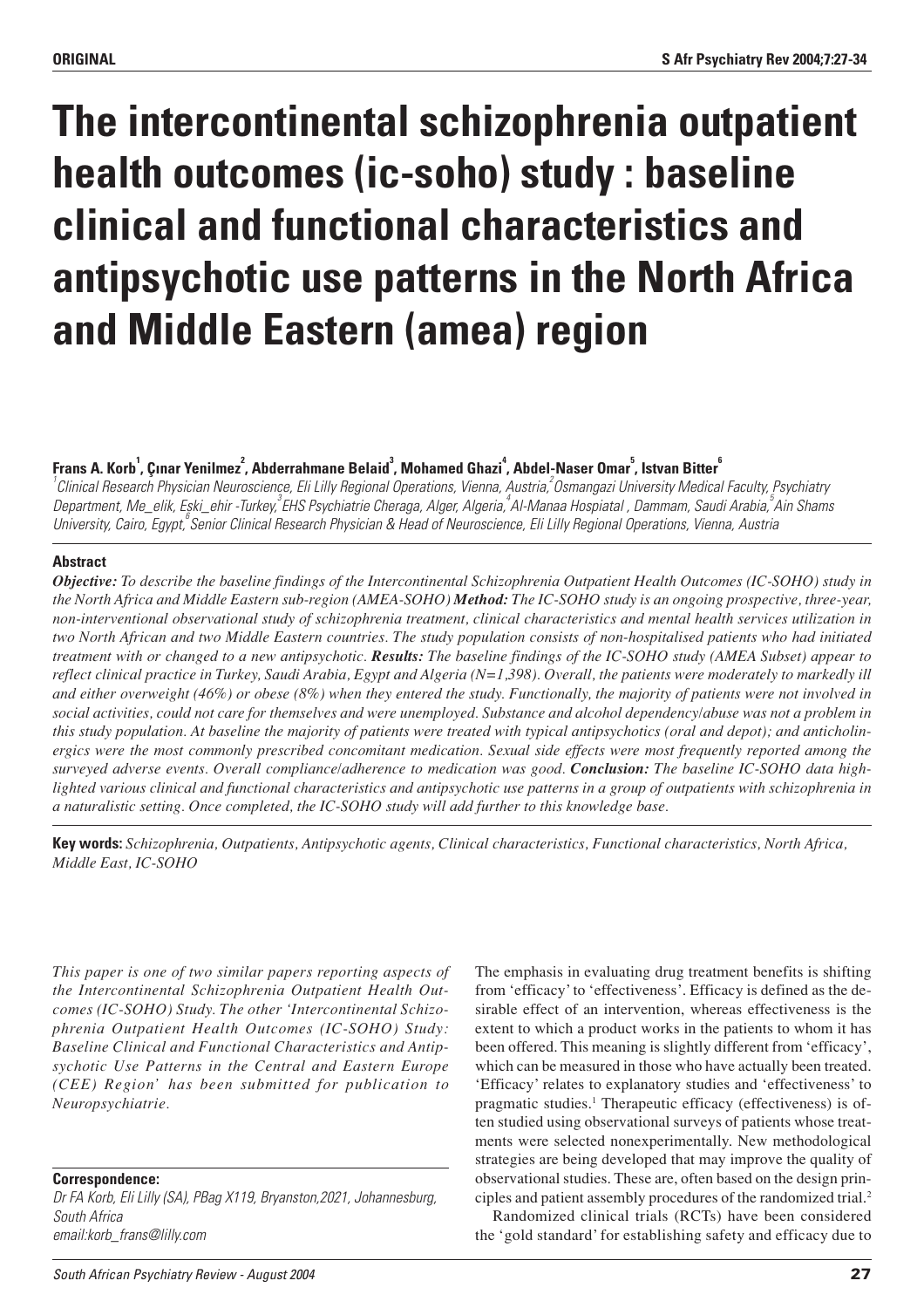their strong internal validity. Given a set of assumptions, RCTs are designed to achieve a valid comparison of alternative treatments. The process of randomization reduces bias in order to compare and equalize treatment and control groups with respect to all variables except the assignment of treatment. In this way, a causal relationship between treatment and outcome can be established. RCTs are usually conducted applying strict protocol and regulatory guidelines. For these reasons, RCTs have been criticized for lacking external validity. This implies that results obtained from RCTs can often not be generalized to the actual affects seen when the drug is used in clinical practice.

RCTs have long been the cornerstone of pharmaceutical drug development as well as the eventual drug registration and regulation process. The demand for new methods to monitor drug safety, efficacy and effectiveness has risen to the extent that the discontinuation of phases III and IV of placebo controlled trials and the enhancement of the use of post-marketing surveillance have been suggested. When a drug is commercialised, the question changes from one of safety and efficacy ('can it work'?) to one of effectiveness ('does it work'?).3,4,5

Observational studies examine natural variations in exposure to treatments and describe associated outcomes.<sup>1</sup> The major criticism of observational studies is linked to potential allocation bias and risk adjustment.5 In order to account for these factors, observational studies can be designed with rigorous methodology and statistical methods that mimic those of clinical trials. Recent studies conducted across multiple therapeutic areas comparing RCTs and observational study findings found no major differences among estimates of treatment effects.<sup>6,7,8,9,10,11,12,13,14</sup> In conclusion, both RCTs and nonrandomized (observational) studies can provide complimentary evidence.

A growing number of observational studies have been published which assess the treatment effects of atypical antipsychotics in schizophrenia: clozapine, sertindole, risperidone and olanzapine.<sup>15,16,17,18,19,20,21,22</sup> Brambilla et al<sup>15</sup> reviewed 50 experimental and observational studies evaluating clozapine-treated subjects in treatment-resistant schizophrenia. They reported that most studies enrolled a small sample of patients (less than 50) and were retrospective in design. Overall, the vast majority of RCTs and observational studies (both prospective and retrospective in design) have had a short duration (less than 8 and 12 weeks respectively). Observational trials also adopted implicit criteria for patient selection.

New observational studies are thus needed which incorporate a larger sample group, are prospective in design, longer in duration and apply explicit selection criteria. The Intercontinental Schizophrenia Outpatient Health Outcomes (IC-SOHO) study was initiated to address this need. The IC-SOHO study was designed to assess antipsychotic medication therapy outcomes for schizophrenia patients in actual clinical practice. This paper reports the IC-SOHO study baseline findings in the North African and Middle Eastern region (AMEA). The primary objective of the analyses reported here was to determine the antipsychotic use patterns of schizophrenia patients in an outpatient setting. In addition, the baseline clinical and functional characteristics were examined in these patients.

## **Material and Methods**

## *Study Design and Patients*

The IC-SOHO study is a longitudinal (3-year), noninterventional, prospective, observational, open-label study of the treatment of schizophrenia in two North African and two Middle Eastern countries. The primary objective of the study is to assess the costs and outcomes of antipsychotic treatment of schizophrenia using antipsychotics, with specific focus on the atypical antipsychotic,olanzapine. The secondary objectives of the study is to increase understanding of pharmacological treatment patterns for schizophrenia. The IC-SOHO study is currently being conducted in 27 countries around the world. This article reports on data collected from Algeria, Egypt, Saudi Arabia and Turkey.

Participating psychiatrists offered enrolment on a discretionary basis to patients who met the following criteria :-

i. present within the current course of care; ii. will initiate or change antipsychotic medication for the treatment of schizophrenia (ICD-10 or DSM-IV Criteria); iii. will initiate or change antipsychotic medication in the outpatient setting or in the hospital when the admission was planned for the antipsychotic initiation or change; iv. at least 18 years of age, and v. will not be simultaneously participating in a different study that includes a treatment intervention and/or an investigational drug. Patients were included regardless of whether the new antipsychotic drug substituted a previous medication or was an addition to existing treatment, and regardless of the reason for the treatment change. Newly diagnosed and neuroleptic-naïve patients were included in the study. Depending on the local regulations in the participating countries, all patients provided at least oral consent to participate in the study.

The IC-SOHO study was designed to provide two patient cohorts of approximately equal size: a first group of patients who were initiated or changed to olanzapine therapy, and a second group who were initiated or changed to non-olanzapine antipsychotic therapy.

Each participating psychiatrist was requested to enroll at least one block of ten patients, with five patients in each cohort. This was done by allocating alternate patients to each cohort in order to provide approximately equal numbers in each cohort. Investigators were instructed to make treatment decisions independent of the study, and then to evaluate whether patients were eligible for inclusion based on the entry criteria and the alternating structure of enrolment.

Data were collected on a standardized collection form which took approximately 15 to 20 minutes to complete. The data collected were similar to those usually collected in routine clinical practice, including patient demographics, medical resource use, clinical, functional and social status, antipsychotic and other co-prescribed medication use, tolerability, patient- and physician-reported compliance, sexual function, alcohol and substance abuse, and quality of life. Clinical status was assessed using the Clinical Global Impression – Severity (CGI-S) scale (24). For the purpose of this study, the symptom domains related to schizophrenia measured on the CGI-S scale included overall symptom severity, positive symptoms, negative symptoms, depressive symptoms and cognitive symptoms. Health-related Quality of Life was assessed using the EuroQol (EQ-5D) scale consisting of five items and the Visual Analogue Scale.<sup>23,24</sup>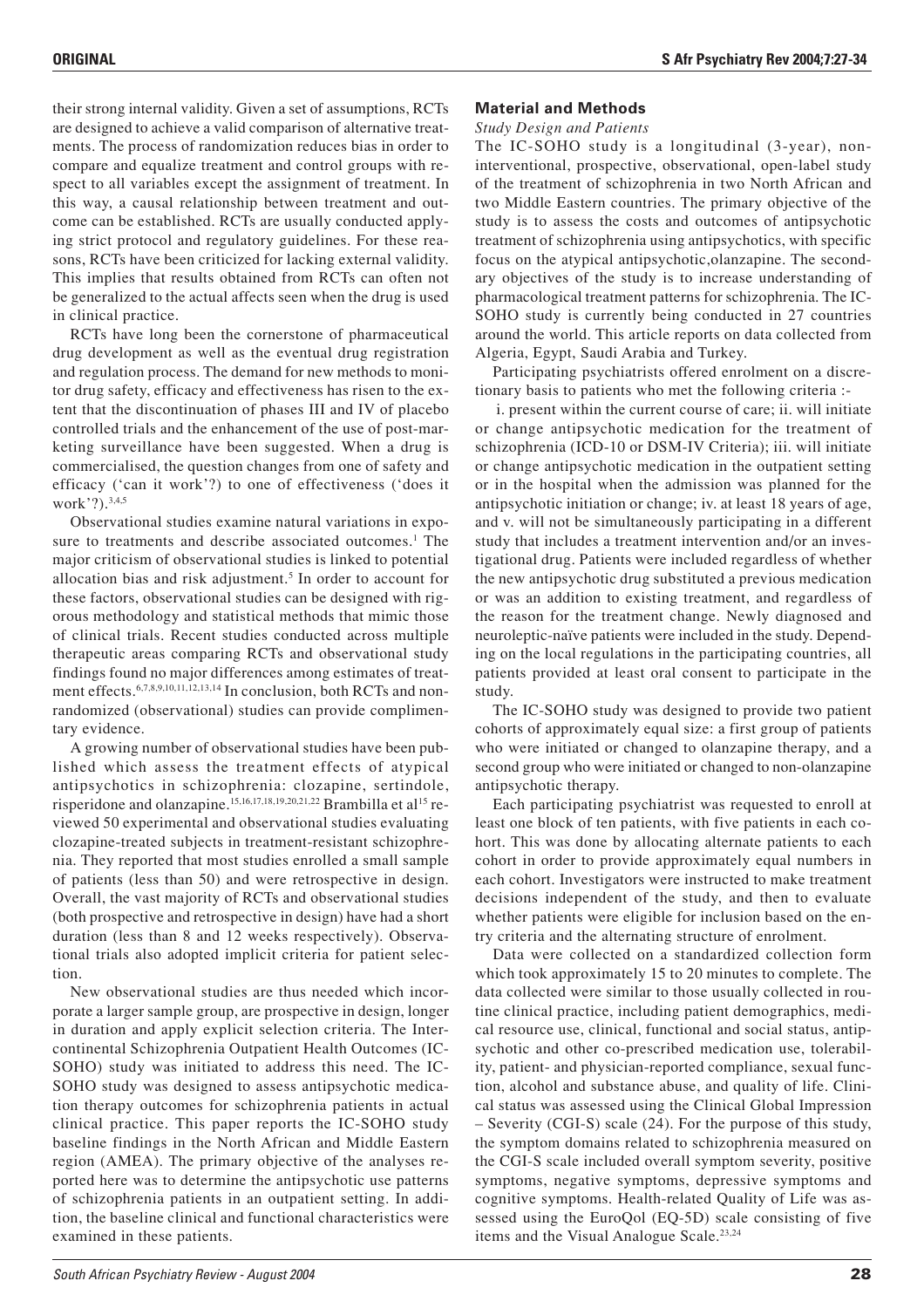### *Statistical Analysis*

The first step in the evaluation of the study data was to use exploratory and descriptive analyses to gain an understanding of the qualitative and quantitative nature of the data collected and thus the characteristics of the sample studied. This manuscript reports the observational data recorded at the first (baseline) visit. Data collected at baseline included patient characteristics described by socio-demographic, clinical and functional status for the total group of patients as well as by gender. Baseline data for all the groups and parameters were compared through the calculation of percentages, means and standard deviations. For the symptom CGI-Severity items a Cochran-Mantel-Haenszel test was used to calculate differences between the categorical variables (Table 2)

## **Results**

A total of 7,648 patients were enrolled in the IC-SOHO study at baseline. Enrollment took place for a twelve-month period from December 2000 to November 2001. Four countries in the AMEA region contributed 1,398 patients to the study.

| <b>TABLE 1: Patient Characteristics (AMEA subset)</b>       |              |
|-------------------------------------------------------------|--------------|
| <b>Characteristic</b>                                       |              |
| Number of patients enrolled (%)                             | 1,398 (100)  |
| Gender (%) male                                             | 913 (66)     |
| female                                                      | 479 (34)     |
| Mean age (SD)                                               | 32.5 (10.12) |
| Percent of patients neuroleptic-naive                       | 18.3         |
| CGI overall symptoms: mean (SD)                             | 3.6(1.03)    |
| CGI positive symptoms: mean (SD)                            | 3.4(1.38)    |
| CGI negative symptoms: mean (SD)                            | 3.1(1.37)    |
| CGI cognitive symptoms: mean (SD)                           | 2.8(1.36)    |
| CGI depressive symptoms: mean (SD)                          | 2.3(1.42)    |
| Patients who have attempted suicide: (%) (n=160) :          |              |
| Ever $(\%)$                                                 | 13.1         |
| Subjects with suicide attempts in the previous 6 months (%) | 7.8          |

Those were Turkey with 692 (49.5%) patients, Algeria with 306 (22.9%) patients, Saudi Arabia with 204 (14.6%) patients and Egypt with 196 (14%) patients. The study population consisted of 913 (66%) male and 479 (34%) female patients with a mean age of 32.5 years (Table 1).

## *Clinical Characteristics*

The CGI-Severity scores range from 1 to 7, with 1 being 'normal/not at all ill', and 7 'among the most severely ill'. The CGI-S overall mean score was 3.6 (moderately to markedly ill)(Table 1). At baseline there appears to be a tendency for males to be more moderately ill while the females tended to be more markedly ill. However, this was not statistically significant (Table 2).

Symptom severity (CGI-S) was also individually measured for the four symptom clusters associated with schizophrenia. At baseline, patients presented mostly with positive and negative symptoms (Table 1). Females tended to have slightly more positive symptoms (marked and worse) than the male group, and males presented with more negative symptoms (mild and worse) (Table 2). Cognitive symptoms were slightly less severe with depressive symptoms the least severe (Table 1). No statistical difference was found between cognitive (male and female groups) and depressive (male and female groups) (Table 2). A significant proportion of patients reported that they had attempted suicide in the past, with a smaller percentage of the attempts being in the last 6 months prior to the baseline visit (Table 1).

#### *Functional Characteristics*

In terms of functional status, a third of patients were involved in a relationship (married or in a permanent relationship) with a spouse or partner, almost half were socially active. Convesrsely, more than half of patients had engaged in no social activities with friends or family in the 4 weeks prior to the study commencing (Table 3). Approximately a quarter of the AMEA-SOHO patients could care for themselves in inde-

| TABLE 2: Symptom CGI-Severity (%) by Gender (AMEA subset) |               |                   |              |                 |               |               |                    |
|-----------------------------------------------------------|---------------|-------------------|--------------|-----------------|---------------|---------------|--------------------|
|                                                           | <b>Normal</b> | <b>Borderline</b> | Mild         | <b>Moderate</b> | <b>Marked</b> | <b>Severe</b> | <b>Most Severe</b> |
| Overall symptoms (p=0.4770)*<br>Male<br>Female            | 0.2<br>0.2    | 2.1<br>3.1        | 9.0<br>8.4   | 33.7<br>27.7    | 36.6<br>42.8  | 15.5<br>14.5  | 2.9<br>3.4         |
| Positive symptoms (p=0.0041)*<br>Male<br>Female           | 3.7<br>2.1    | 7.1<br>5.9        | 14.6<br>11.5 | 25.6<br>25.7    | 28.6<br>31.0  | 16.9<br>18.2  | 3.4<br>5.6         |
| Negative symptoms (p=0.0162)*<br>Male<br>Female           | 3.2<br>5.0    | 8.4<br>12.6       | 17.5<br>15.8 | 29.4<br>28.8    | 26.3<br>24.6  | 12.4<br>11.1  | 2.9<br>2.1         |
| Cognitive symptoms (p=0.2035)*<br>Male<br>Female          | 5.7<br>7.8    | 10.8<br>13.7      | 22.9<br>17.8 | 29.0<br>28.8    | 21.6<br>24.3  | 8.7<br>7.0    | 1.3<br>0.6         |
| Depressive symptoms (p=0.1944)*<br>Male<br>Female         | 11.0<br>14.2  | 19.5<br>17.8      | 22.6<br>21.4 | 24.4<br>28.5    | 16.7<br>12.5  | 5.0<br>5.7    | 0.9<br>0.0         |
| *Cochran Mantel-Haenszel Mean Score Test                  |               |                   |              |                 |               |               |                    |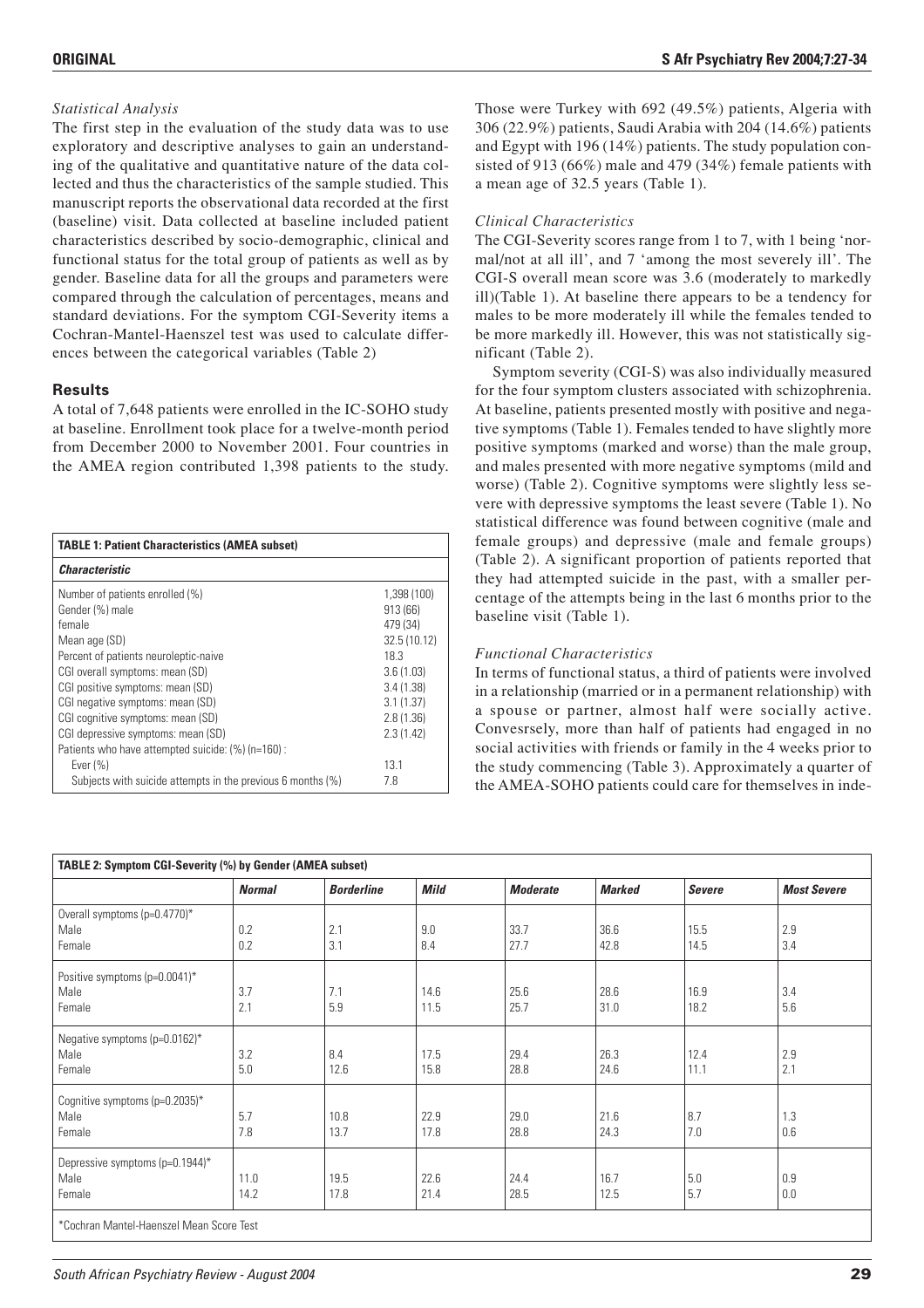| <b>TABLE 3: Work Status and Social and Living Conditions in the past 4 weeks</b><br>(%) (AMEA subset) |                                                      |      |  |
|-------------------------------------------------------------------------------------------------------|------------------------------------------------------|------|--|
| <b>Employment:</b>                                                                                    | Employed                                             | 22.5 |  |
|                                                                                                       | Able but no job                                      | 19.5 |  |
|                                                                                                       | Unable                                               | 43.2 |  |
| <b>Social Status:</b>                                                                                 | Relationship*                                        | 30.7 |  |
|                                                                                                       | Socially active                                      | 47.2 |  |
|                                                                                                       | No socializing                                       | 52.7 |  |
| <b>Living Conditions:</b>                                                                             | Independent                                          | 24.6 |  |
|                                                                                                       | Dependent                                            | 70.8 |  |
|                                                                                                       | Supervised                                           | 2.4  |  |
|                                                                                                       | *Relationship=married or in a permanent relationship |      |  |

pendent living conditions. The other three-quarters of the patients reported that they were in residence as a dependent family member, and a small percentage lived in a supervised residence (Table 3). With regard to employment, just over twenty percent of patients in the AMEA-SOHO study were employed. A lower percentage felt that they were unemployed but available to work. Over forty percent reported that they were unable to work (Table 3).

Patient behavior was also assessed at enrolment into the IC-SOHO study. The vast majority of AMEA patients reported that they had never suffered from or been diagnosed with substance dependency/abuse. A limited number of the patients reported that they had suffered from or been diagnosed with substance dependency/abuse in the past, and an almost negligible number of patients admitted that they currently suffered from or had been diagnosed with substance dependency/abuse (Table 4). A similar pattern was true for alcohol dependency/ abuse. Almost ninety-three percent of patients reported that they had never suffered from or been diagnosed with alcohol dependency/abuse. A limited number of the patients reported that they had suffered from or been diagnosed with alcohol dependency/abuse in the past, and about one percent admitted that they were currently suffering from or had been diagnosed as having alcohol dependency/abuse (Table 4).

Almost a half of the patients reported that they had exhibited verbal or physical hostility/aggression in the past 6 months. A small percentage of the patients had been compulsorily admitted, arrested or had spent at least one night in jail in the past 6 months. A minority of patients had been a victim of violent crime (e.g. robbery, mugging, assault or rape) in the past 6 months (Table 4).

| <b>TABLE 4: Patient Behavior (%) (AMEA subset)</b> |                                               |              |  |
|----------------------------------------------------|-----------------------------------------------|--------------|--|
| <b>Asocial Behavior</b> (Past 6 months):           | Arrested/jailed<br>Verbal/physical aggression | 10.8<br>43.1 |  |
|                                                    | Victimized                                    | 2.8          |  |
| <b>Substance Abuse:</b>                            | Never                                         | 93.8         |  |
|                                                    | In the past                                   | 6.2          |  |
|                                                    | Current                                       | 14           |  |
| <b>Alcohol Abuse:</b>                              | Never                                         | 92.8         |  |
|                                                    | In the past                                   | 7.2          |  |
|                                                    | Current                                       | N 9          |  |

| TABLE 5: Pattern of Antipsychotic and Concomitant Drug Use (%) (AMEA subset) |      |  |  |
|------------------------------------------------------------------------------|------|--|--|
| Antipsychotic (in the past 6 months)                                         |      |  |  |
| Oral typical                                                                 | 59.9 |  |  |
| Depot typical                                                                | 25.1 |  |  |
| Oral atypical                                                                | 37.2 |  |  |
| No antipsychotic                                                             | 18.3 |  |  |
| <b>Concomitant Drugs (upon presentation)</b>                                 |      |  |  |
| Anticholinergics                                                             | 38.6 |  |  |
| Antidepressants                                                              | 117  |  |  |
| Anxiolytics/hypnotics                                                        | 131  |  |  |
| Mood stabilizers                                                             | 6.7  |  |  |
| None                                                                         | 48.5 |  |  |

#### *Antipsychotic Drug Use*

Table 5 summarizes the pattern of antipsychotic (in the past 6 months) and concomitant (upon presentation) drug use. At the AMEA-SOHO baseline visit, prior to the patient initiating or changing their antipsychotic treatment, more than half the patients were being treated with a typical oral antipsychotic. A further quarter of patients were on a depot typical antipsychotic. Conversely more than a third of patients was receiving an oral atypical antipsychotic agent. Almost a fifth of the patients were neuroleptic-naïve.

At enrolment into the study, almost half of the patients were not on any concomitant medication. Anticholinergics were the most common concomitant medication. This was followed by the use of anxiolytics/hypnotics, antidepressants and (to a minimal degree) mood stabilizers (Table 5).

Weight was recorded and body mass index (BMI) was calculated for all patients that entered the study. More than half the patients enrolled in the AMEA-SOHO study were overweight (45.8%; 24=<BMI<31) or obese (7.6%; BMI>=31). About forty percent had a normal weight (41.5% ;19=<BMI<24) while only 5.1% were underweight (BMI<19).

Historically, evaluations of side effects associated with typical and atypical antipsychotics have included weight, EPS, sexual dysfunction and prolactin elevation. Therefore, these have also been selected and included in this study.

When patients entered the IC-SOHO study, an assessment was made regarding current side effects associated with antipsychotic drug therapy (Table 6). The most frequently reported side effect was that of loss of libido. The incidence of extra-pyramidal symptoms (dystonia/akathisia/parkinsonism) was only slightly lower. This was followed by impotence and

| TABLE 6: Adverse Events Reported (%) (AMEA subset)                 |      |  |  |
|--------------------------------------------------------------------|------|--|--|
| Loss of libido ( $n=1371$ )                                        | 43.5 |  |  |
| EPS (n=1378)                                                       | 37.6 |  |  |
| Impotence/sexual dysfunction (n=1349)                              | 35.3 |  |  |
| Menstrual problems (woman) (n=479)                                 | 12.2 |  |  |
| Tardive dyskinesia (n=1374)                                        | 6.2  |  |  |
| Galactorrhoea (n=1299)                                             | 3.6  |  |  |
| r potionta for urbam odvarao quanto waxa qonliqabla qod quailabla. |      |  |  |

n=patients for whom adverse events were applicable and available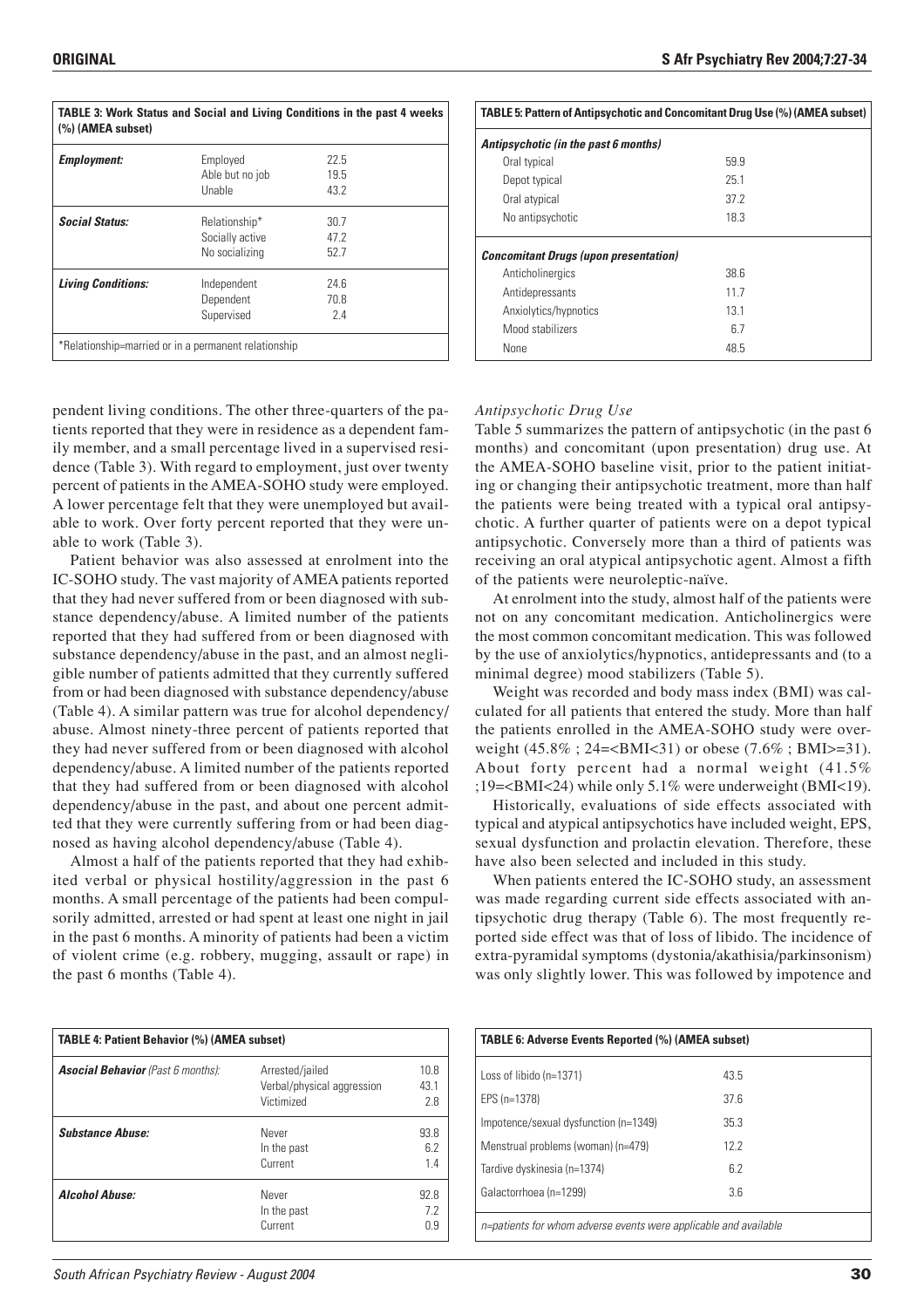sexual dysfunction, menstrual disturbance and amenorrhoea in woman, tardive dyskinesia, with the lowest reported adverse event being galactorrhoea. Some patients reported multiple adverse events resulting in the total percentage being 138.4%. It is also recognized that patients being treated with neuroleptic medication might have other side effects not recorded in the IC-SOHO study.

**TABLE 7: Reported Compliance to Prescribed Antipsychotic Medication (In the past 4 weeks for patients already undergoing antipsychotic therapy) (%) (AMEA subset)**

|                                  | <b>Psychiatrist</b> | <b>Patient</b> |
|----------------------------------|---------------------|----------------|
| No antipsychotic drug prescribed | 29.5                | 28 R           |
| Almost always                    | 45.8 (64.9)         | 51.0(71.4)     |
| Half the time                    | 18.0(25.5)          | 14.7 (20.6)    |
| Almost never                     | 6.8(9.6)            | 5.7(8.0)       |

Compliance/adherence in the 4 weeks prior to the baseline visit was recorded from both the psychiatrist as well as the patient's point of view (Table 7). At baseline, approximately thirty percent of the psychiatrist group and the patient group reported that an antipsychotic had not been prescribed before the patient entered the study. The compliance/adherence percentages reported by the psychiatrist and patient groups followed very much the same pattern. Approximately half of the psychiatrists and the patients reported that they (the patients) almost always complied/adhered to their antipsychotic medication treatment. A limited number of patients reported that they almost never took their medication. This view was shared by their treating psychiatrists. On the other hand, approximately fourteen percent of patients reported that they took their medication half the time. This figure was higher for psychiatrists whom reported that eighteen percent of patients took their medication about half the time.

Finally, psychiatrists were requested to record the reasons for changing or initiating antipsychotic therapy at the baseline visit prior to continuing with the study (Table 8). Two thirds of the psychiatrists reported a lack of or incomplete effectiveness with previous antipsychotic medication. This was followed by intolerability to previous antipsychotic medication and a lack of or incomplete compliance/adherence with previous antipsychotic medication. Seventeen percent of patients requested a change in their medication.

| TABLE 8: Reasons for Therapy Change (%) (AMEA subset)                                                   |                             |  |  |
|---------------------------------------------------------------------------------------------------------|-----------------------------|--|--|
| Loss of effectiveness<br>Intolerability to previous medication<br>Lack of compliance<br>Patient request | 65.8<br>32.6<br>174<br>17 R |  |  |

#### **Discussion**

The IC-SOHO study is a prospective, three-year, noninterventional, observational study of schizophrenia treatment, clinical and functional characteristics. This report includes a subset of baseline results from two North African (Egypt & Algeria) and two Middle Eastern (Turkey & Saudi Arabia) countries. A total of 1,398 patients were enrolled from these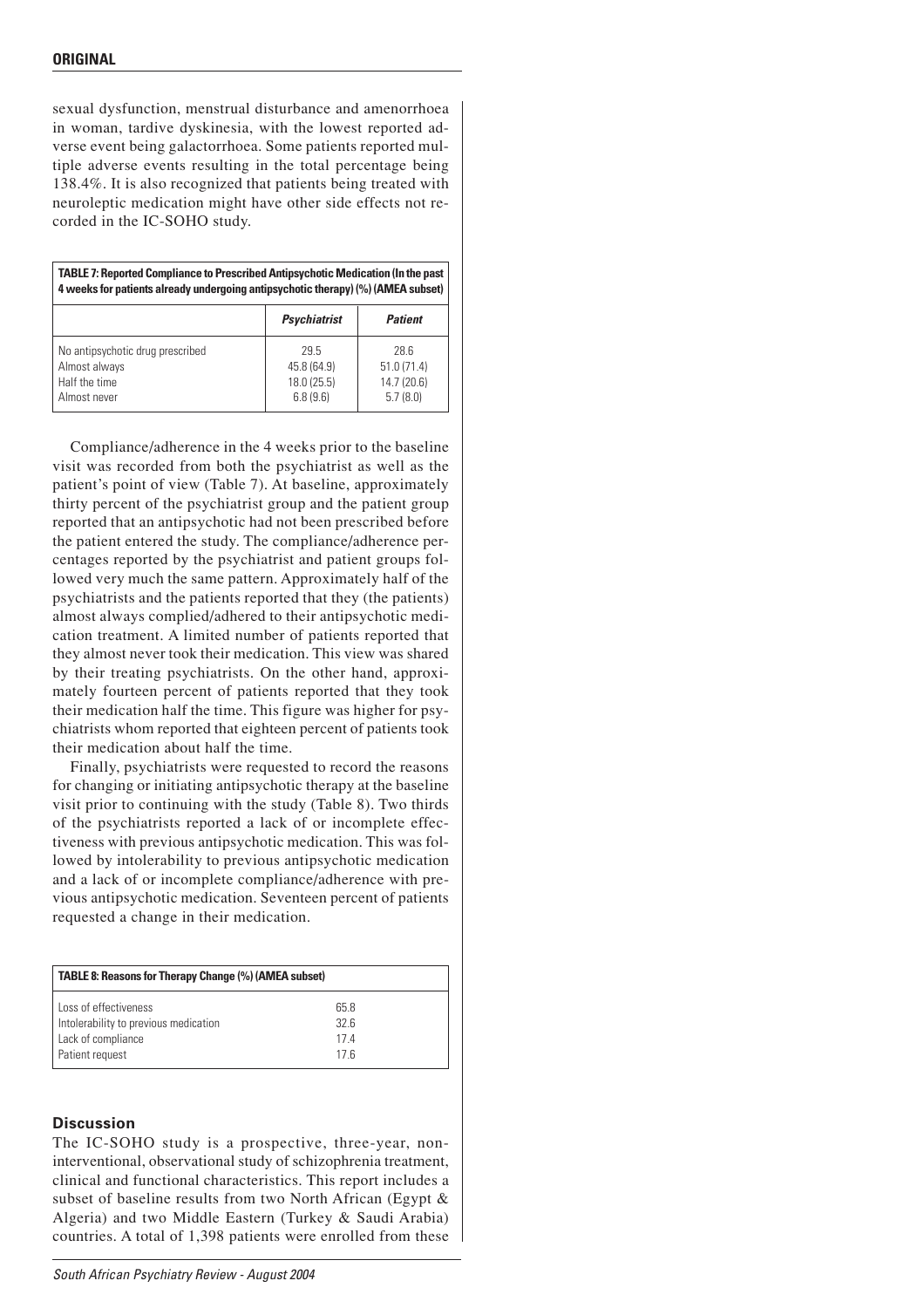four countries. The ratio of males to females as well as the mean age of patients enrolled in the study was consistent with prevalence-based samples of individuals with schizophrenia treated in outpatient facilities.<sup>20,25,26,27,28,29,30</sup>

The baseline CGI-Severity scores of the patients enrolled in the AMEA-SOHO study were generally lower than those reported in other studies.20,27,28 This might be attributable to the fact that the patients enrolled in the study consisted of non-hospitalized patients diagnosed with schizophrenia and, by definition, this group of patients would be less severely ill than those hospitalized. Other studies do not report a difference in overall symptom severity by gender.

The symptom severity for the four symptom clusters associated with schizophrenia followed the same pattern reported in similar studies. Positive and negative symptoms are usually more severe than cognitive and depressive symptoms, with the depressive symptoms the least severe.<sup>29</sup> Negative symptoms tend to be more prevalent in males.<sup>26</sup> Should there be a gender difference in symptom presentation, this will present an opportunity for further exploration of optimal treatment possibilities for different sexes. Patients with schizophrenia remain at risk of attempting suicide, despite being treated with antipsychotic medication with concomitant improvement in clinical symptoms.

The AMEA-SOHO sample reported here had considerable functional impairment on various levels. Although more than eighty percent of the patients were already on active antipsychotic treatment, more than half had engaged in no social activities with friends or family, and only a third of the study population was involved in a relationship. These results are slightly higher than previously reported.<sup>29,30</sup> Only about a quarter of the AMEA-SOHO patients could care for themselves in independent living conditions, and is again consistent with other results.30 As is to be expected of a debilitating disease like schizophrenia, about three-quarters of the study group were in the care of a family member or lived in supervised residential care. Although the proportion of patients that were employed was relatively high<sup>29,30</sup>, it should be noted that this figure includes paid and unpaid employment (e.g. sheltered programs and volunteer work).

Generally, substance and alcohol dependency/abuse has been reported to be high in patients with schizophrenia.<sup>26</sup> The fact that over ninety percent of patients in this study reported that they had never suffered from or been diagnosed with substance and alcohol dependency/abuse, might be understandable in terms of the geographical area where the study sample came from. These countries being primarily Islamic in origin might explain this finding. On the other hand this high figure might be an underestimation of the problem by the study. A further explanation of the finding can either be due to denial on the part of the patients regarding the extent of their problem, or attributable to a lack of insight into the problem as well as its dangers and consequences.

Agitation, aggression and hostility, both verbal and physical, have typically been associated with schizophrenia.28 It is therefore not surprising that almost half the patients included in the study reported this kind of behavior. Moreover, over ten percent of the patients also acknowledged that they had been compulsorily admitted, arrested or spent at least one night in jail because of this behavior.

Due to the complexity and extent of symptoms associated

with schizophrenia as well as the common side effect profile of antipsychotics currently in use, schizophrenic patients are commonly prescribed adjunctive medication.19,20,28,31,32 This phenomenon was also confirmed in the AMEA-SOHO baseline data where almost half of the patients received concomitant medication and where the anticholinergics comprise the majority of those used. This high rate of anticholinergic use can be understood in the light of the high rate of typical antipsychotic usage in this sample where the old antipsychotics have been associated with a higher rate of extra-pyramidal side effects. This is in line with published data.19,20,28,31,32 The concept of 'atypicalness' has been related to a low frequency of EPS. This association needs to be further explored as the IC-SOHO study progresses. The concomitant use of anxiolytics/hypnotics, antidepressants and mood stabilizers were much less, reflecting the predefined study population (e.g. non-inclusion of schizoaffective and/or bipolar disorder).32

In contrast to the existing literature, the most frequently reported side effect in this AMEA-SOHO sample was loss of libido in almost half the study patient group.20,27 Impotence, sexual dysfunction and amenorrhoea were also reported at much higher rates than previously published.<sup>17,20,27</sup> Although prolactin was not directly measured, several of these recorded adverse effects can indicate an elevated prolactin level. Extra-pyramidal symptoms (dystonia/akathisia/parkinsonism) have been the focus of antipsychotic treatment, and the rates reported in just over a third of patient in this study are consistent with the literature.<sup>19,20,28</sup> Although this data does not differentiate emergent EPS between the typical and atypical groups of patients, it was expected that the atypical group of patients would have a lower incidence of reported EPS.18,20,27,28

Weight gain is an important and potentially manageable problem in patients being treated with antipsychotics. Weight gain can either be related to the disease and inherent inactivity of patients with schizophrenia, or, alternatively, to the antipsychotic medication itself. Weight gain on antipsychotics, with a possible differentiation between the various groups of drugs, has been repeatedly reported previous studies.<sup>28,33</sup> The AMEA-SOHO results indicated that more than half of the patients at baseline were either overweight or obese. Due to the nature of the study, it was not possible to establish the exact cause of this weight gain.

Compliance/adherence is essential in the medical management of schizophrenia. The AMEA-SOHO baseline data confirms that only about half of patients treated for schizophrenia almost always complied/adhered to antipsychotic medication treatment. Good tolerance of medication is often linked to compliance/adherence.18 Medication side effects are distressing to patients and are linked to non-compliance. These side effects include extra-pyramidal side effects, neuroleptic dysphoria, akathisia, sexual dysfunction, and weight gain.34 Treatment adherence may also be improved through the use of atypical antipsychotics with few perceived side effects.29

Comprehensive and recent acceptable schizophrenia treatment guidelines recommend the use of second-generation (atypical) antipsychotics both for first-line treatment and in patients where a typical antipsychotic has failed.35,36 This was not found to be the situation at baseline in this AMEA-SOHO patient group where eighty-five percent of the patients still received either an oral or depot typical agent. This pattern of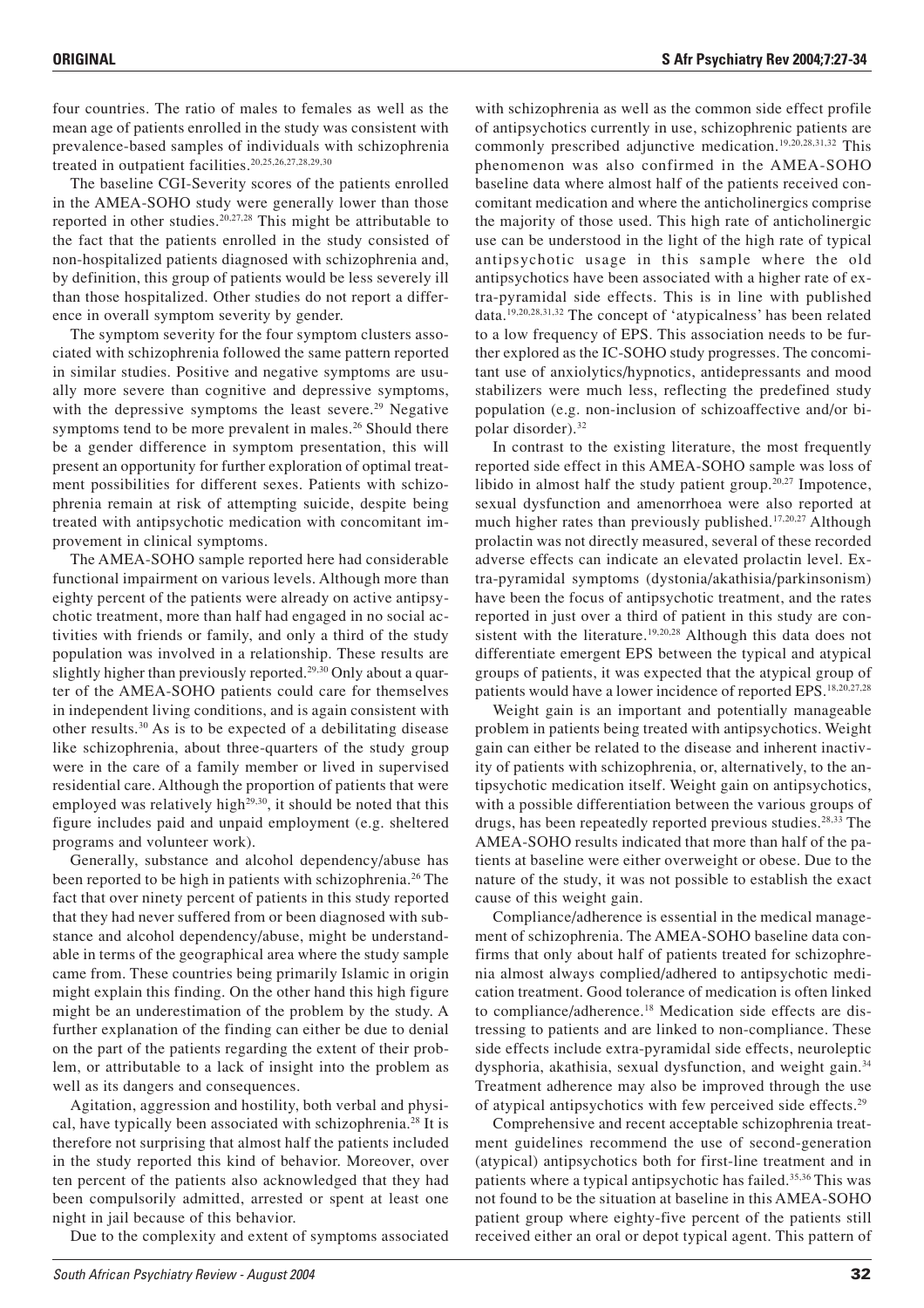antipsychotic use might also be typical of countries in the developing world where there are also financial implications. It was however encouraging that a third of the patients received a newer atypical agent which might indicate a shift in prescribing patterns. At baseline, a group of patients was neuroleptic-naïve, thus providing an opportunity to study these patients.

#### **Conclusions**

Although we recognize that naturalistic observational studies may have several limitations, they could also provide new insights. Due to their nature, observational studies can be used to evaluate drug use in everyday clinical practice settings and avoid protocol-induced bias. This kind of study can provide clinicians with valuable information about the relationship between the patient, the illness and the drug, and in so doing can address the needs and concerns of both the patient and the clinician. Naturalistic studies do not however negate the need for conventional studies (RCTs) that are essential in order to establish the efficacy and safety of new chemical compounds. The IC-SOHO study thus addresses other clinical issues in order to achieve optimal clinical stability and patient satisfaction.

The baseline characteristics of the AMEA-SOHO study population presented here are from four countries in the North Africa and Middle Eastern area (Algeria, Egypt, Saudi Arabia and Turkey). To our knowledge, no similar data for this area have been previously published. Specific clinical and functional characteristics compared to antipsychotic use patterns can produce valuable short- and long-term information as a basis for the optimal treatment of schizophrenia. Specific themes discussed above have started emerging from the baseline results that will require further exploration. Ultimately, it is hoped that the complete IC-SOHO study will contribute to this knowledge base.

#### **Acknowledgements**

The authors wish to thank the IC-SOHO Study group in each specific country for their participation and contributions to the study, Linda Levitt (Leader-Scientific Information and Communications, CORI, Australia) for her review of the manuscript, as well as Andy Hodge (Senior Project Statistician, CORI, Australia) and Jason Boland (Statistical Analyst, CORI, Australia) for their assistance with the statistical analysis.

#### **References**

- 1. Day S. Dictionary for clinical trials. Chichester: Wiley, 1999.
- 2. Horwitz RI, Viscoli CM, Clemens JD, Sadock RT. Developing improved observational methods for evaluating therapeutic effectiveness. Am J Med 1990; 89(5): 630-638.
- 3. Sacristan JA, Soto J, Galende I, Hylan TR. A review of methodologies for assessing drug effectiveness and a new proposal: randomised database studies. Clin Therapeutics 1997; 19(6): 1510-1517.
- 4. Jones TC. Call for a new approach to the process of clinical trials and drug registration. B Med J 2001; 322: 920-923.
- 5. McKee M, Britton A, Black N, et al. Interpreting the evidence: choosing between randomised and non-randomised studies. B Med J 1999; 319: 312-315.
- 6. Britton A, McKee M, Black N, McPherson K, Sanderson C, Bain